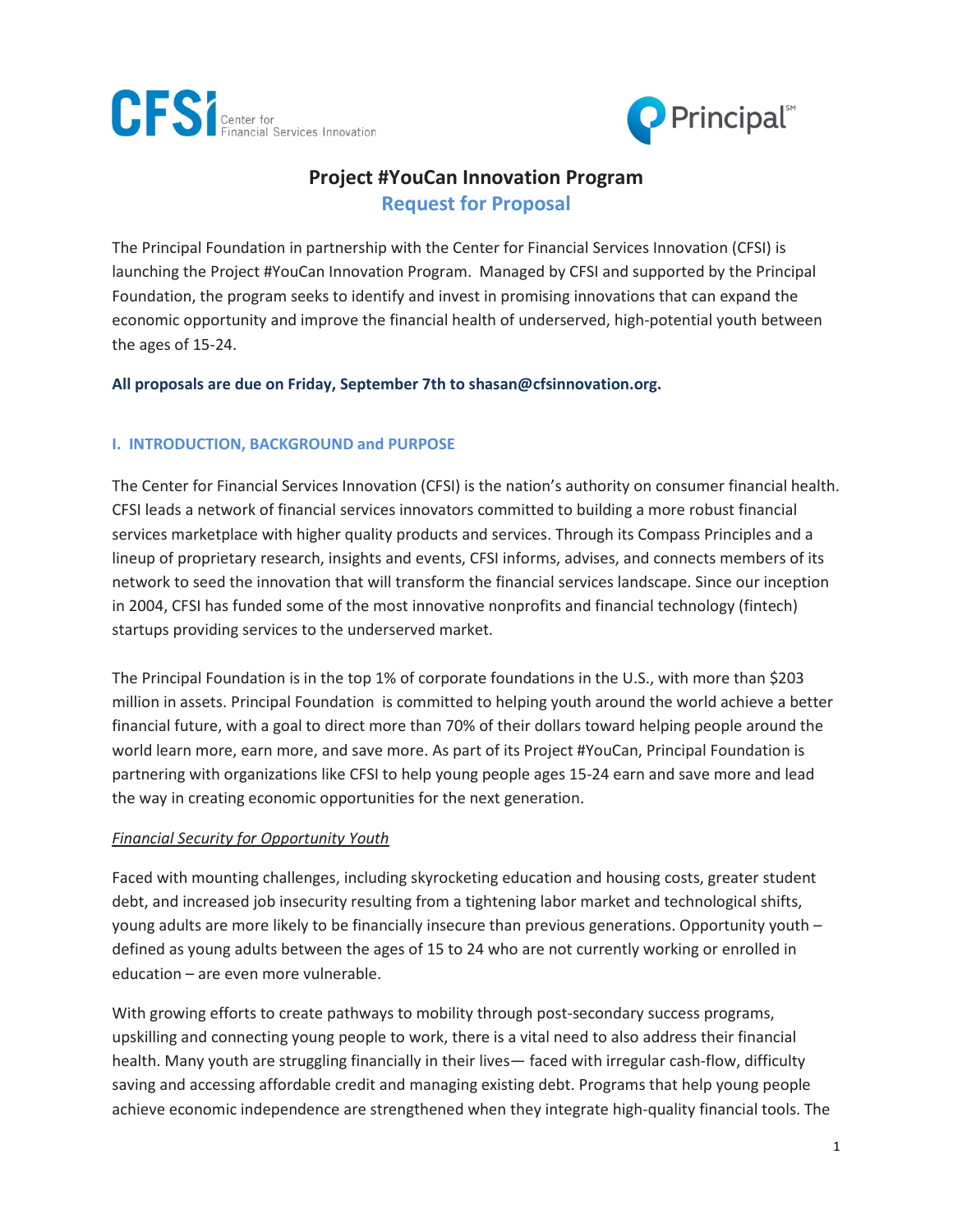right tools and technology can help develop financially healthy behaviors, such as savings, that can build their resilience and provide the foundation to pursue opportunities. This program will identify and support innovators that are delivering multifaceted solutions to help youth achieve economic mobility and financial health.

This document provides an overview of our funding priorities, criteria, proposal requirements, and timelines. The following chart summarizes the fund's parameters:

| Number of awards       | 3-4 awards                                                     |
|------------------------|----------------------------------------------------------------|
|                        |                                                                |
| Average size of awards | \$100,000-\$150,000 per award                                  |
|                        |                                                                |
| Grant term             | CFSI expects projects to span approximately one year in length |
|                        | (Project term to begin in November 2018 and end in October     |
|                        |                                                                |
|                        | 2019)                                                          |
|                        |                                                                |

Each Innovator will receive an award of an amount to be determined by CFSI and an invitation to participate in the Program. The form of the Award may differ for for-profit and non-profit Innovators.

## **II. WHY APPLY?**

Selected participants in the program will begin a relationship with CFSI and Principal Foundation and receive strategic guidance, heightened visibility, and access to an unparalleled network in the underserved financial services industry. Specifically, the program will:

- Provide critical funding to support the development and implementation of the project.
- Facilitate peer exchange and learning to foster innovative thinking and sharing of results.
- Provide technical assistance to grantees and offer opportunities for regular consultation and collaboration between CFSI and grantees.
- Showcase grantees' work at industry events and in the media to demonstrate and spur the adoption of best practices.

CFSI will seek to provide appropriate referrals, strategic advice, and networking and learning opportunities for those organizations with proposals that most closely align with CFSI's goals and interests.

## **Program Design**

Innovators will receive the following types of supports:

## *1) Financial Support*

• Each selected Innovator will receive an award in the amount of up to \$150,000 and participate in the Program

## *2) Non-financial Support*

- Advisory support, industry expertise and technical assistance from CFSI staff
- Opportunities for engagement of Principal Foundation executives/staff at events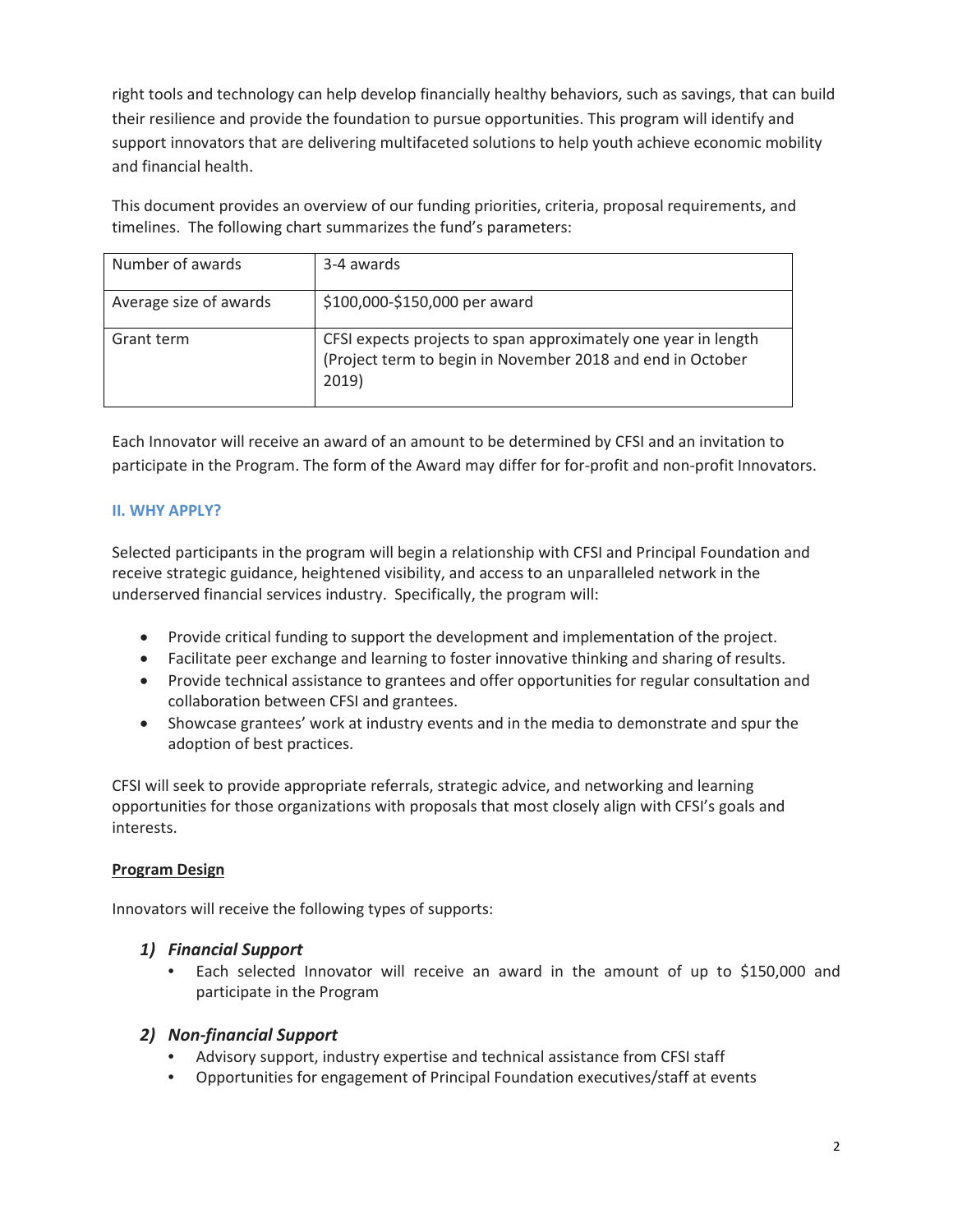- Attend and participate in networking and peer learning events, both in-person and virtual, including participation in the Fintech-Nonprofit Partnership Working Group and potentially CFSI's Annual Emerge Conference
	- o Peer-learning meeting with cohort of grantees at CFSI's Emerge Conference in May 2019
	- o Participation in CFSI's Fintech-Nonprofit Partnership Working Group in May 2019
- Work with CFSI to evaluate, develop and report on insights and learnings
- Marketing and promotion of the Grant Program and Innovators, which may include media and industry events

#### **III. PROGRAM PRIORITIES**

Through the Project #YouCan Innovation Program, CFSI intends to fund projects and solutions that accomplish the following critical objectives:

- Address the financial health of struggling high-potential youth (between the ages of 15-24)
- Demonstrate improved financial health outcomes and positive change in financial behaviors. Such outcomes include, but are not limited to, a greater ability to select and manage financial products and services, increased short-term, emergency and long-term savings, and improved credit scores

CFSI is most interested in exploring projects that:

• **Leverage technology-enabled approaches to offer financial services, tools and guidance to youth to address their financial health.** Incorporating technology into programming or product development can offer organizations numerous advantages in creating financial health interventions. Mobile and online channels provide new opportunities for youth engagement and streamlined operations, while also creating pathways to scale for promising tools. Pairing guidance with well-designed products is a critical strategy for promoting the financial health of youth. **We are highly interested in solutions that leverage technology either directly or through partnership with another provider.**

Possible project examples include:

- "Gamification" platforms that leverage online tools to assign incentives in the form of points, badges, or opportunities to win tangible rewards when consumers exercise positive financial behavior, such as building savings habits
- Online systems that guide and connect youth to financial services providers based on information provided about their needs and circumstances
- Incentivized savings linked to programs that reward youth for reaching specific milestones
- Links to transaction accounts with modified product features designed to help youth adopt sound financial behaviors such as maintaining budgets or saving money
- Combinations of ongoing guidance (such as online coaching/mentoring and education) with innovative products that help youth build savings and credit
- Goal-based savings products linked to social media platforms designed to share progress and replicate group-based financial coaching programs
- Online platforms that help consumers leverage peer networks to help keep them accountable in the pursuit of financial goals such as paying down debt or build a savings reserve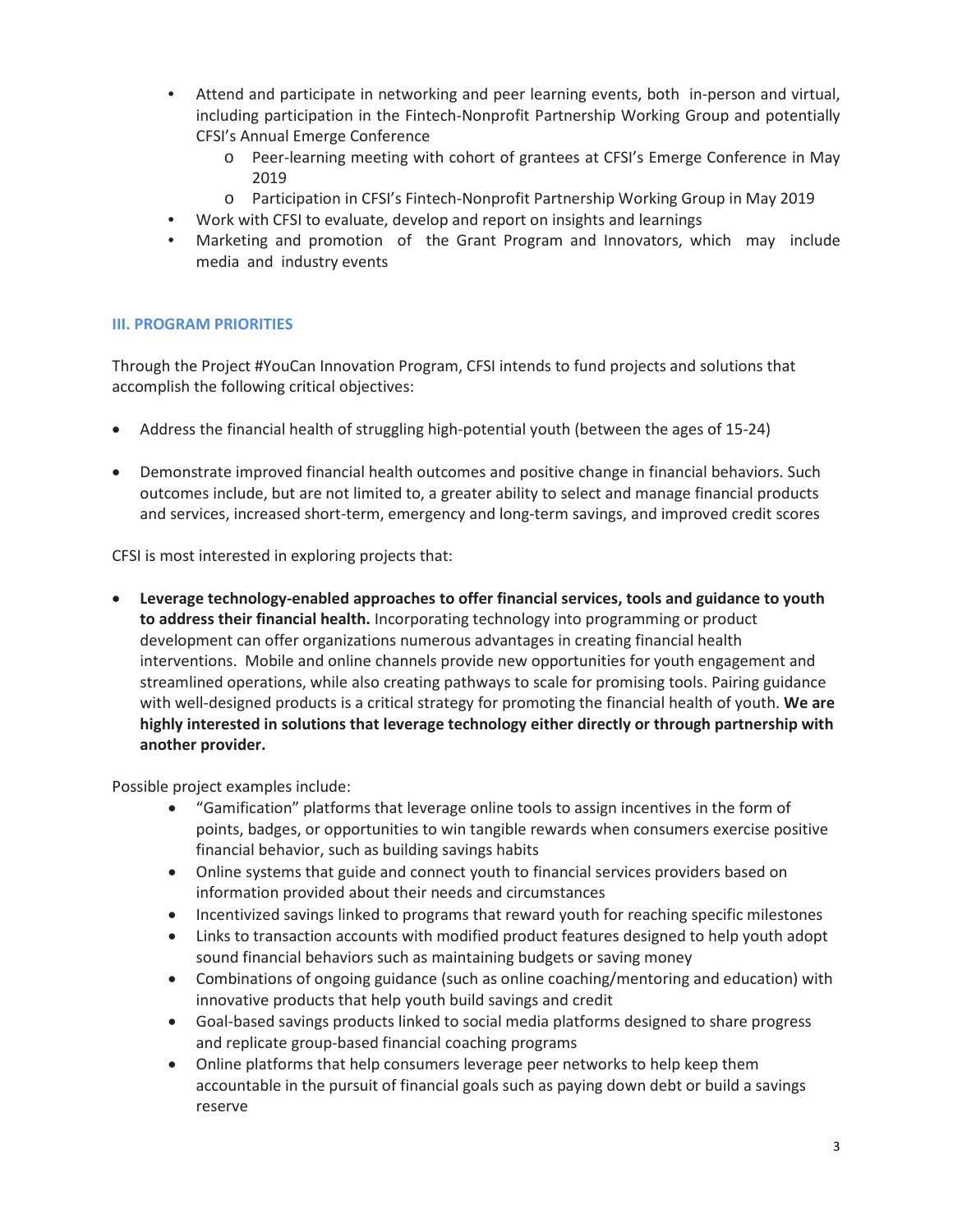• Choice engines that utilize customer and transaction data to provide timely guidance that helps consumers understand the costs and benefits of selecting or using a financial product.

#### **IV. WHAT CFSI WILL NOT FUND**

CFSI will not consider requests for:

- Projects without a clear and close link to financial services or tools
- General operating support
- Projects with international (non-U.S.) focus
- New financial education curriculum development
- Projects that only involve research. In order for a research project to be considered, it must be part of a broader programmatic effort.

#### **V. PROGRAM EVALUATION – EXPECTATIONS AND REQUIREMENTS**

Results and findings will contribute to the growing knowledge base, providing insight on what strategies are most effective in promoting the financial health of youth segments. Toward that end, CFSI requires that all funded projects involve well thought out methodology to measure program outcomes, starting with contemplating evaluation approaches during the project design and proposal writing phases.

At the start of the program, CFSI will work with innovators to create an impact measurement plan, leveraging CFSI's Financial Health Measurement framework as a starting point.

#### **VI. CRITERIA**

#### Eligibility:

High performing nonprofits and social enterprises that focus on underserved high-potential youth between the ages of 15-24, that can expand or integrate new financial health solutions in program/service delivery.

Companies (including for profit entities and not-for-profit corporations or other non-profit entities) or organizations that (i) are incorporated or organized in the United States or its territories, (ii) have been duly organized and validly exist, and (iii) maintain a primary place of business in the United States.

Proposals and products that are already in market will be given stronger preference, but CFSI will consider proposals for projects in the seed through pilot stages. In addition, proposals should address and will be assessed on the following criteria:

- 1. **Clearly identifies (i) specific youth financial challenges the project will address, (ii) the financial behaviors the project will seek to promote, and the outcomes young consumers are expected to achieve.**
- 2. **Strength and quality of technology and product link.** Through leveraging technology, the project closely and effectively links education, advice, or guidance with relevant financial products and/or tools. If the organization does not currently offer a financial health solution, it will need to seek partnerships to incorporate high-quality financial services and tools in their services to reach youth. **Partnerships are actively encouraged with providers, such as fintechs.**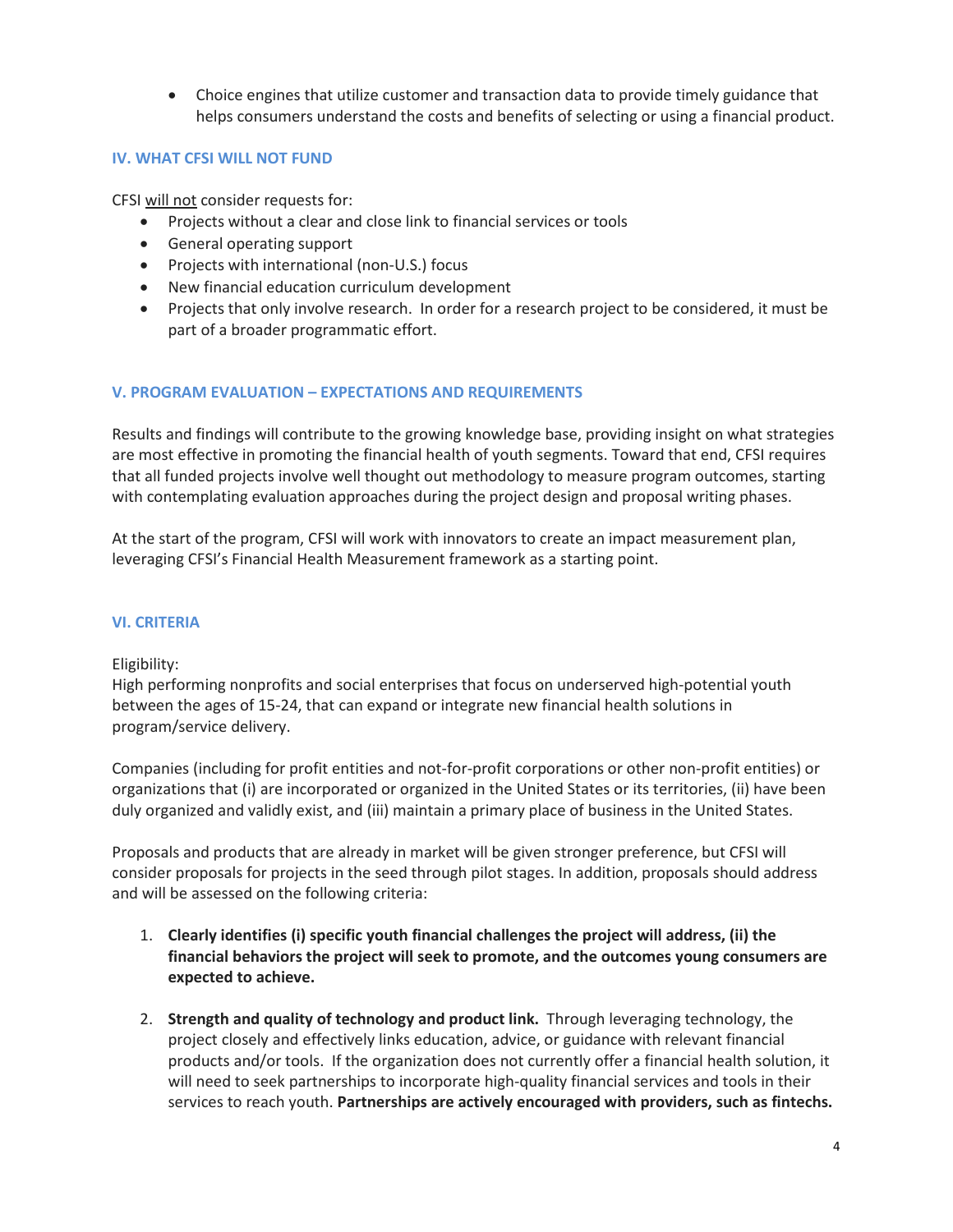- 3. **Scalability.** The project should demonstrate the propensity to be carried out at larger scale and potentially in multiple geographic markets thanks to its commercial applicability, easy replication by other organizations, or influence on the future direction of public policy. Although we will consider a range of innovations, we prefer organizations that have a stable client base with a solution in market and scale potential to reach significant portion of clients with a distributed solution.
- 4. **Sustainability.** Within a reasonable time horizon, the project should have the potential to result in a sustainable product, service, or practice.
- 5. **Program evaluation plan.** The project has clear and measurable outcomes and will significantly contribute to the knowledge base about what works for promoting the financial health of youth.
- 6. **Organizational fit.** The applicant (with partners, if applicable) possesses the strengths and expertise necessary to successfully execute the proposed project. The project is a top organizational priority.
- 7. **Management buy-in and capacity.** CFSI looks for strong management teams with powerful, new ideas to serve underserved youth segments.
- 8. **CFSI's involvement is additive.** Management perceives value in being associated with CFSI and can articulate how the project will benefit from CFSI's involvement beyond providing financial support.
- 9. **Financial backing.** If the project requires more funding than CFSI can provide, the degree to which the applicant has identified other funding sources (committed and uncommitted) for the project.

#### **VII. APPLICATION**

## **All proposals are due on Friday, September 7, 2018 by 11:59PM EST. Please share your proposals with Shaheen Hasan at shasan@cfsinnovation.org.**

**Proposal Components:** Please address the following components in a written proposal to CFSI. Completed Stage 1 applications will consist of the following components:

#### **I. Basic Project information (maximum of 350 words)**

- Full contact information
- Project/Solution name
- Executive summary
- Award amount requested
- Project term
- Target population
- Number of clients served over the project term
- Geographic focus
- Project Status
- Technology Incorporation/Financial Health Solution Incorporation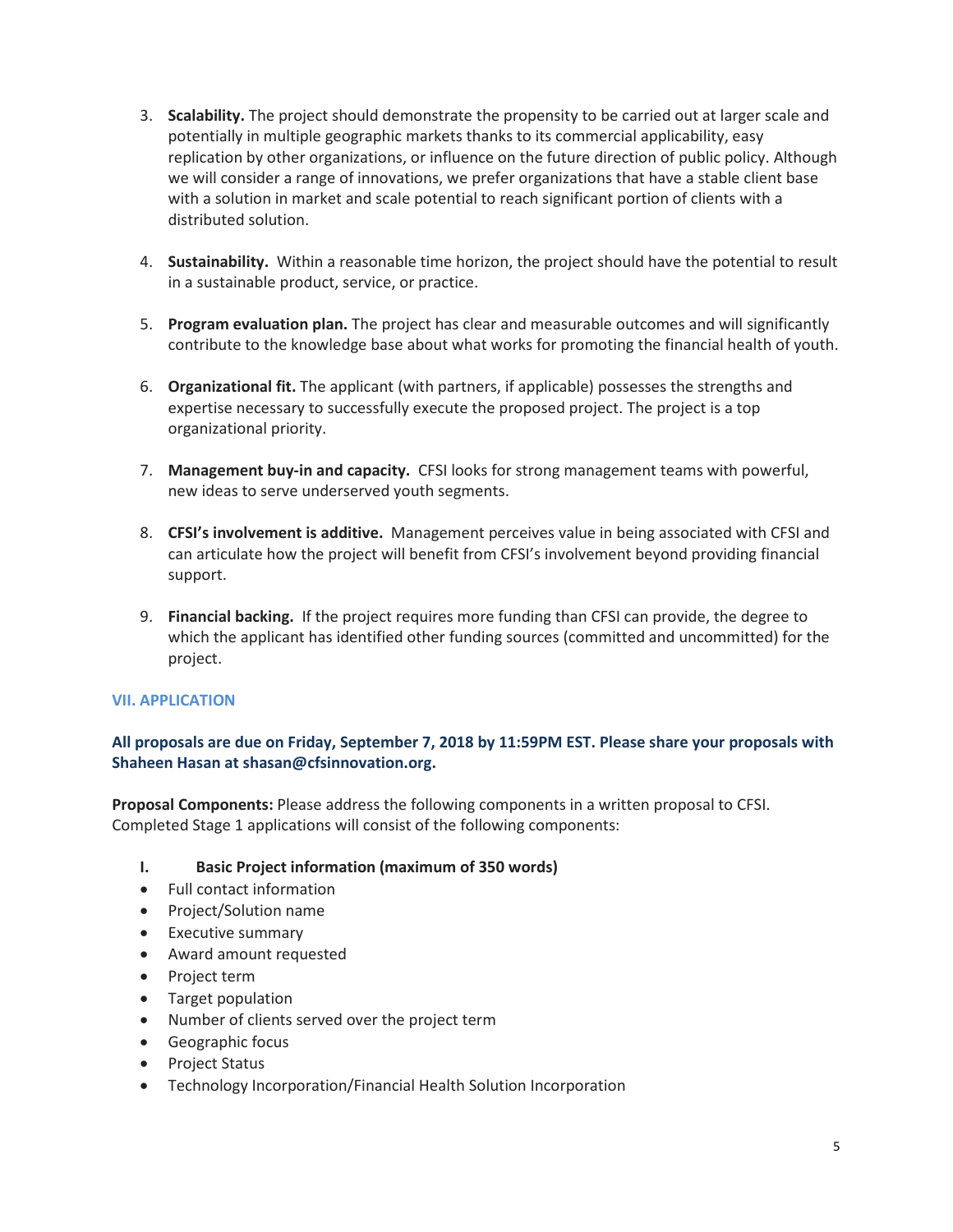## **II. Project/Solution Description (maximum 1500 words)**

- Description of goals and objectives, rationale, and methods as well as how the project/solution promotes the financial health of opportunity youth segments
- If your organization is partnering with another innovator, please describe how, as well as roles and responsibilities
- Specific youth financial challenges the project will address and specific behaviors the project will seek to promote in order to help solve them
- Anticipated impacts and outcomes: How the proposed project will benefit youth segments, the community, the broader field and/or the financial services industry
- Project work plan & timeline including key activities, milestones and deliverables
- Potential for project scalability/sustainability in the future
- Detailed plans for proposed technology development (if any)

## **III. Organizational Background & Capacity (maximum of 400 words)**

- Mission statement
- Organization's strengths/expertise related to the issue the project seeks to address
- Management/staff qualifications
- Experience and capacity for technology development
- Key partnerships critical to driving the project's success

## **IV. Project Evaluation (maximum of 400 words)**

- Description of what can ultimately be learned from
- Specific metrics to be tracked and anticipated outcomes
- Data to be collected by or provided
- Organizational capacity with respect to evaluation

## **V. Project Budget**

- Budget narrative specifying the total budget for the project, the amount requested from CFSI, and the use of the proceeds
- Other sources of funding/in-kind support for this project with amount(s) and restrictions, if any

## **VIII. REVIEW PROCESS & TIMELINE**

## **Stage 1**

CFSI will be actively engaged in identifying promising opportunities, inviting applicants to apply and if necessary working with applicants to shape projects. In rare cases, CFSI may wish to explore the potential of pairing multiple applicants in ways that might enhance their respective projects/solutions.

Proposals will be reviewed by CFSI staff following the close of the application process. After an initial review, CFSI will have discussions with and request additional information from applicants who best meet the overall priorities and grant criteria. *Applicants should be prepared to provide additional substantiating materials within one week of request during the evaluation period.* CFSI may consult outside experts during the exploration, due diligence, and negotiation process.

# **Stage 2**

CFSI will then select a small number of top proposals as finalists to advance to Stage 2 of the application process. Organizations not selected as finalists will be notified of the decision in mid to late-September